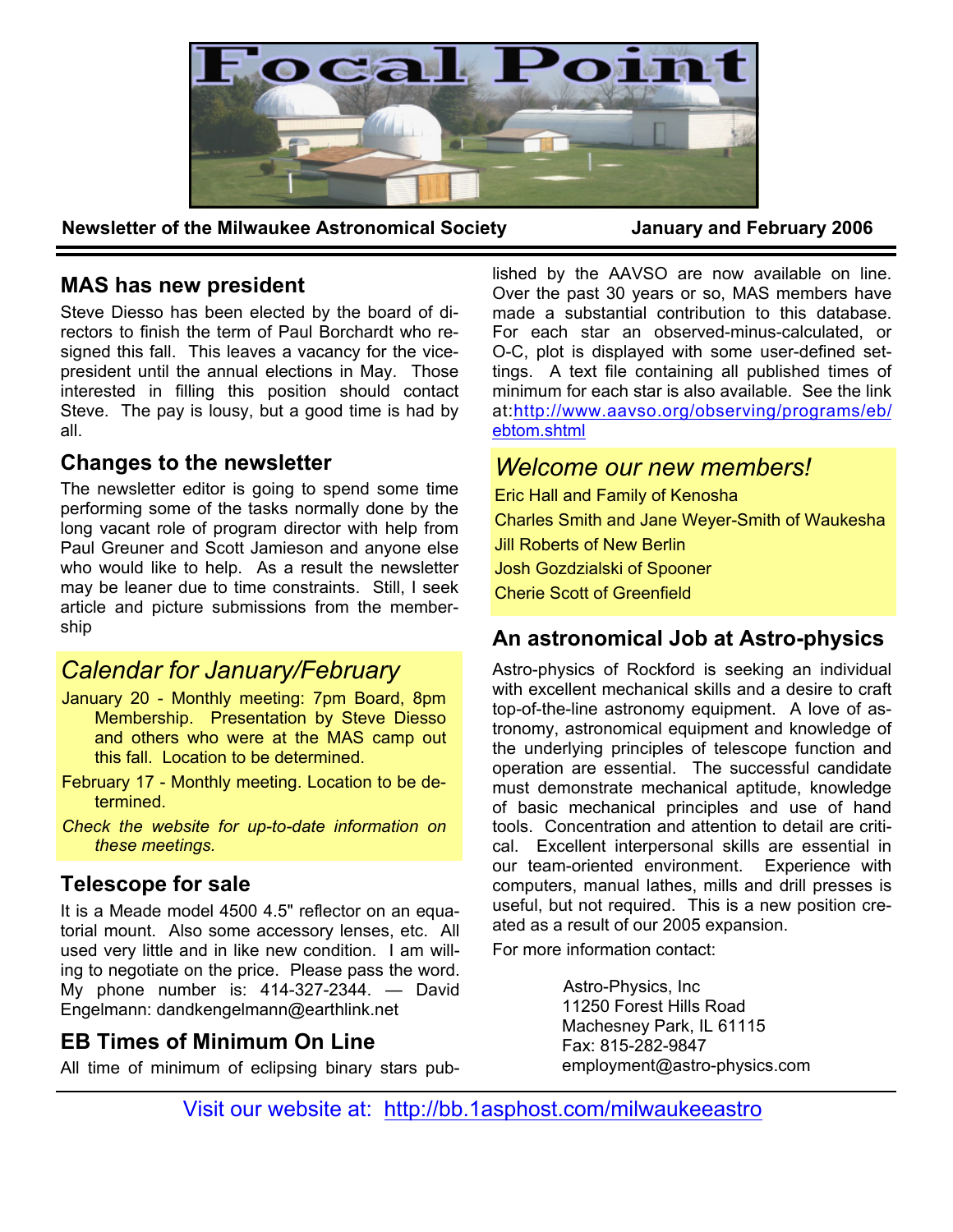# **MAS Library News**

Scott Laskowski reports these new editions to our library housed in the first floor of the Z-dome. The library is open to members when meetings are held at the observatory and on Saturdays through the key holder. Signing out items is mandatory. The loan period is one month so that others have a chance to check out popular items. Contact Scott with any questions you may have regarding our library.

1. Stargazer: The Life and Times of the Telescope by Fred Watson–2004. The telescope is sometimes used as an icon for human intellect unraveling the mysteries of the universe. It has only been around for about 400 years but during that time our understanding of our place in the universe has grown exponentially. All is due to the evolution of this technological wonder from Galileo's refractor to the Hubble Space Telescope. "Stargazer" is the history of the development of types of telescopes and the people involved in these engineering advances but is stronger on past history than modern technology.

2. The Violent Universe: Joyrides Through the Xray Cosmos by Kimberly Weaver–2005. Visual wavelengths only make up a small part of the electromagnetic spectrum. New X-ray images, such as by the Chandra Space Telescope, can see through dust to the center of our Milky Way home galaxy revealing high energy sources. S-rays show the presence of black holes from supernovae and other galaxy catastrophic events. X-rays reveal another EM wavelength to compare to the beautiful photos in visible light in this book. Also, X-rays are compared with the serious scientific work done across the whole EM for research.

3. Infinite Worlds: An Illustrated Voyage to Planets Beyond Our Sun by Ray Villard & Lynette R. Cook-2005. In the past dozen years the MAS has been lectured by "Space Artists" a couple times with original paintings on display. With IW science and art combine beauty in paintings with knowledge of the cosmos. Sometimes license is taken in accuracy for the impact of effect with surrealistic images. IW, beside the art, has a narrative that explains scientific concepts for the reader, but SETI and our future colonizing other planets seems more of a fantasy, if not pure fiction.

4. Empire Of the Stars: Obsession, Friendship, and Betrayal in the Quest for Black Holes by Arthur I. Miller-2005. Subrahmanyan Chandrasekhar, his friends called him Chandra, won the Nobel Prize in Physics in 1983, belatedly, for some of the work in mathematics he did on his ocean journey from India to Britain in 1930. He described the evolution of stars and their final fate as white dwarfs, neutron stars, or black holes, depending on their initial mass. There was a falling out with Eddington in Britain on Chandra's revolutionary theories. Moving to the U.S., Chandra distinguished himself as a world class Astrophysicist and culminated his career at Yerkes Observatory, University of Chicago, spending many years right in good old WI.

## **2005-2006 MAS Membership List**

Members will receive a copy of our membership list with this issue of the *Focal Point*. It is the intention of the Board of Directors for releasing this list is to provide a way of connecting our members together for their personal interest in this hobby, and it should be used as such.

## **2006 Public Nights schedule**

Included in this mailing is a copy of the public observing schedule for 2006. Members are encouraged to help out by being tour guides at the 'scopes.

#### **Focal Point Publishing Guidelines**

The "Focal Point" is published bi-monthly (Jan, March, May, July, Sept, Nov).

Articles, Announcements, Graphics, Photos, Swap/Sale Ads etc. should be **submitted 10 days prior to the first of the month** of the pending issue.

Article inputs are strongly recommended via email in a Text or Word compatible format.

Submit Focal Point inputs to: **MASFocalPoint@yahoo.com**